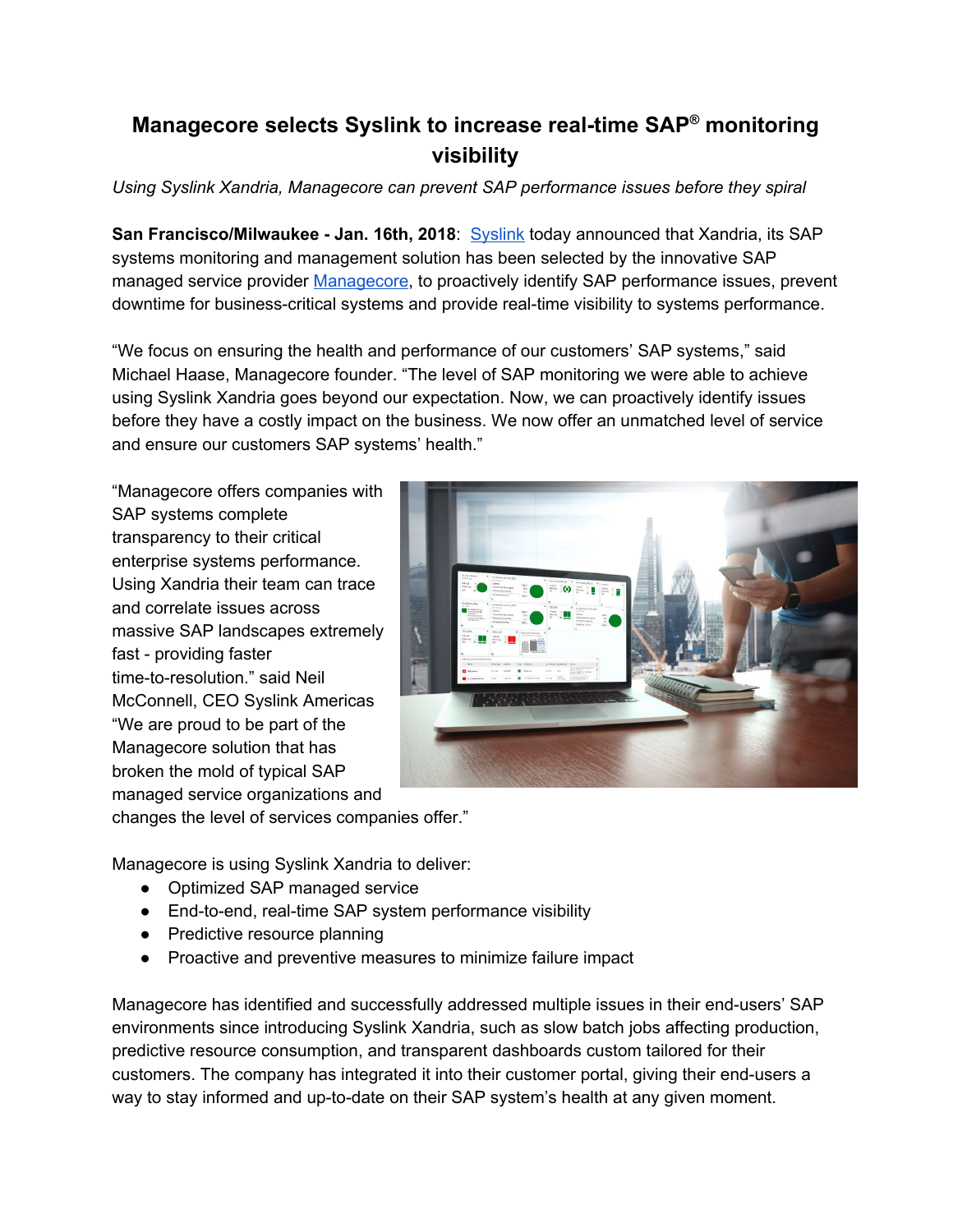Syslink Xandria is a comprehensive SAP system monitoring and management solution that enables companies to maximize and ensure SAP systems performance. The solution incorporates real-time and daily monitoring automation, predictive analysis and SLA reporting across all SAP environments whether they be on-premise, cloud or SAP HANA based. It comes pre-configured with 17 years of monitoring best-practice built in and can be installed and fully operational in a day. It is designed and architect to give IT teams the operational visibility and control they need and ensure the business' SAP systems perform at its highest level.

## **About Syslink**

Syslink and its flagship product Xandria, help companies streamline SAP system enterprise management by reducing failures, simplifying everyday operations, monitoring, and leveraging predictive analysis to increase service availability. Founded in 2000 and headquartered in Basel, Switzerland, Syslink has been an SAP-certified partner since its inception. Xandria's intuitive solution provides SAP system management, monitoring and analysis solution offering 24/7 real-time visibility of your SAP systems' health. It uses predictive analysis, daily and real-time checks automation and gives you full control of SAP system environments - on premise, cloud or SAP HANA®-based. Visit [www.syslinkams.com](https://www.syslinkams.com/) to learn more.

## **About Managecore**

Managecore delivers a service-based approach to help companies optimally manage their SAP systems, blazing a trail to disrupt the managed service provider market. The firm facilitates active engagement between customers and their SAP environment by providing readily available support services for SAP Basis, HANA and Cloud Hosting. Managecore's tenured experience in the industry has taught them what works and what their clients are expecting. At the core of the Managecore offering is the ongoing maintenance and management of their clients' SAP environments. Managecore consultants use the latest toolsets that keep SAP engines running. This approach allows them to spend more time collaborating with clients and providing them with the information and leadership they need to keep their businesses evolving and moving forward. Visit [www.managecore.com](http://www.managecore.com/) for more information.

# # #

SAP, SAP HANA and other SAP products and services mentioned herein as well as their respective logos are trademarks or registered trademarks of SAP SE (or an SAP affiliate company) in Germany and other countries. See <http://www.sap.com/corporate-en/legal/copyright/index.epx> for additional trademark